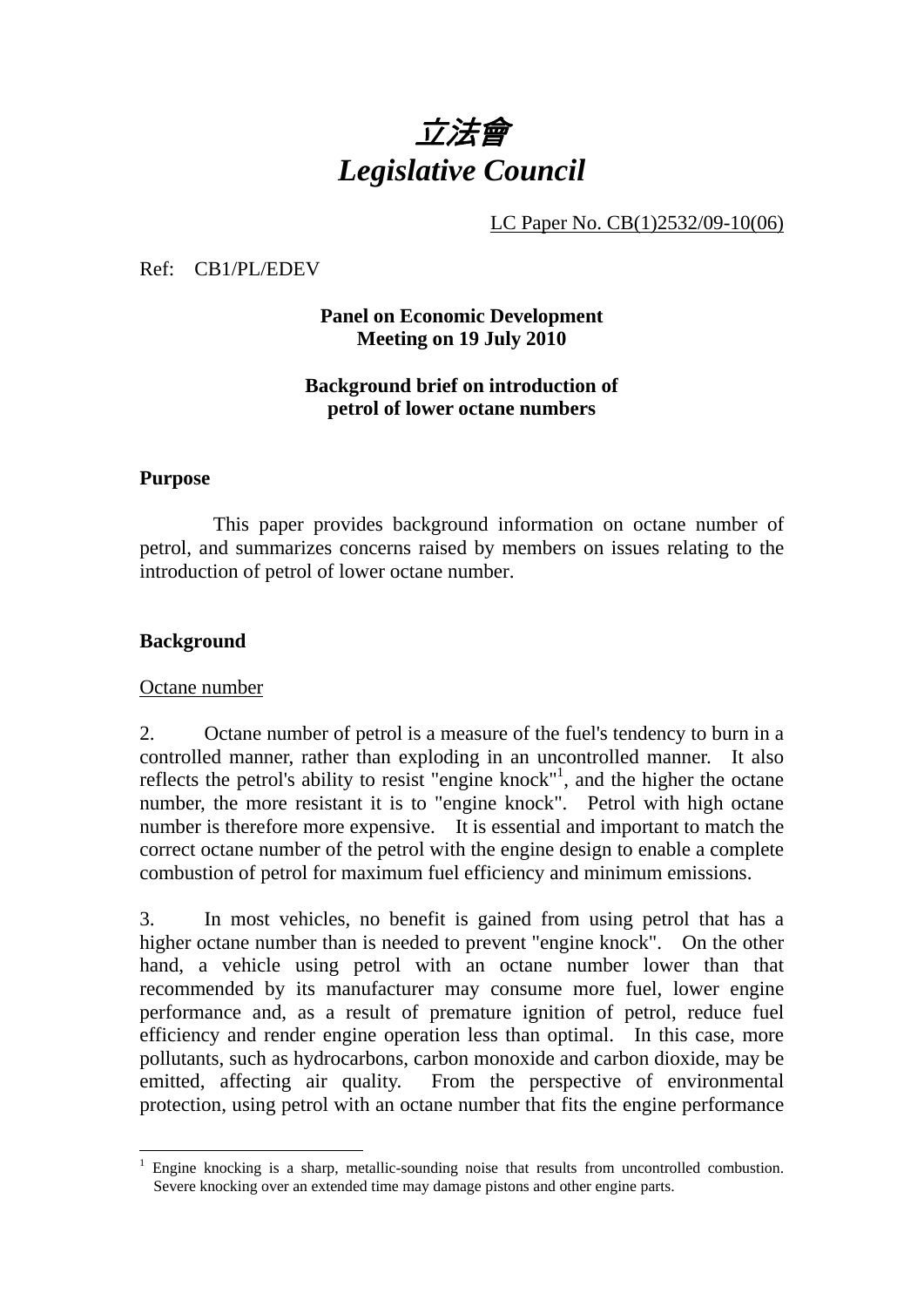of vehicles can help reducing air pollution.

## Octane numbers available in Hong Kong and other regions

4. The Air Pollution Control (Motor Vehicle Fuel) Regulation (Cap 311L) specifies that the octane level of petrol for motor vehicle should not be lower than 95. The unleaded petrol first introduced into Hong Kong in April 1991 was of an octane number of 95. According to the petrol suppliers, they introduced 98-octane unleaded petrol in October 1991 in response to consumers' demand. Between October 1991 and March 1992, consumers could choose petrol with octane numbers of 95 or 98 available in the market at the same time. Subsequently, 95-octane was withdrawn from the market.

5. According to a survey published by the Consumer Council in April 2010<sup>2</sup>, among 550 models of petrol vehicles available in the Hong Kong market, 337 models (61.3%) could use, for optimal efficiency, 95-octane petrol, as recommended by vehicle manufacturers. As revealed by the Consumer Council, petrol stations in the United States, the United Kingdom, France, Germany, Spain, Japan, Singapore, Taiwan and the Mainland have in supply simultaneously two or even three unleaded petrol of different octane numbers. Statistics also showed that sales of 92-octane and 95-octane unleaded petrol in Singapore jumped by 13% and 14% respectively in 2008 accounting for 8.9% and 55.6% of total sales, while 98-octane unleaded petrol shrank by 18% representing only 35.5% of total sales. In the European Union, 85% of total sales in 2007 were 95-octane petrol. In Singapore and Taiwan, the difference in retail price between 95-octane and 98-octane petrol was as much as 4% to 5%. Octane numbers of petrol available in different regions are given in **the Appendix**.

## **Previous discussions**

## Former Panel on Economic Services

6. At the meeting of the former Panel on Economic Services<sup>3</sup> (the ES Panel) held on 20 October 2005, members considered that consumers should be given more choices of unleaded petrol of different octane numbers. The Administration responded that according to the oil companies, since 98-octane petrol was more popular among motorists and due to the small size of the petrol filling stations (PFSs), they had difficulties in supplying two types of unleaded petrol.

7. During the briefing on the findings of the consultancy study on the

1

<sup>&</sup>lt;sup>2</sup> No. 402, CHOICE, April 2010.

<sup>&</sup>lt;sup>3</sup> The Panel on Economic Services was renamed as the Panel on Economic Development from the 2007-2008 session.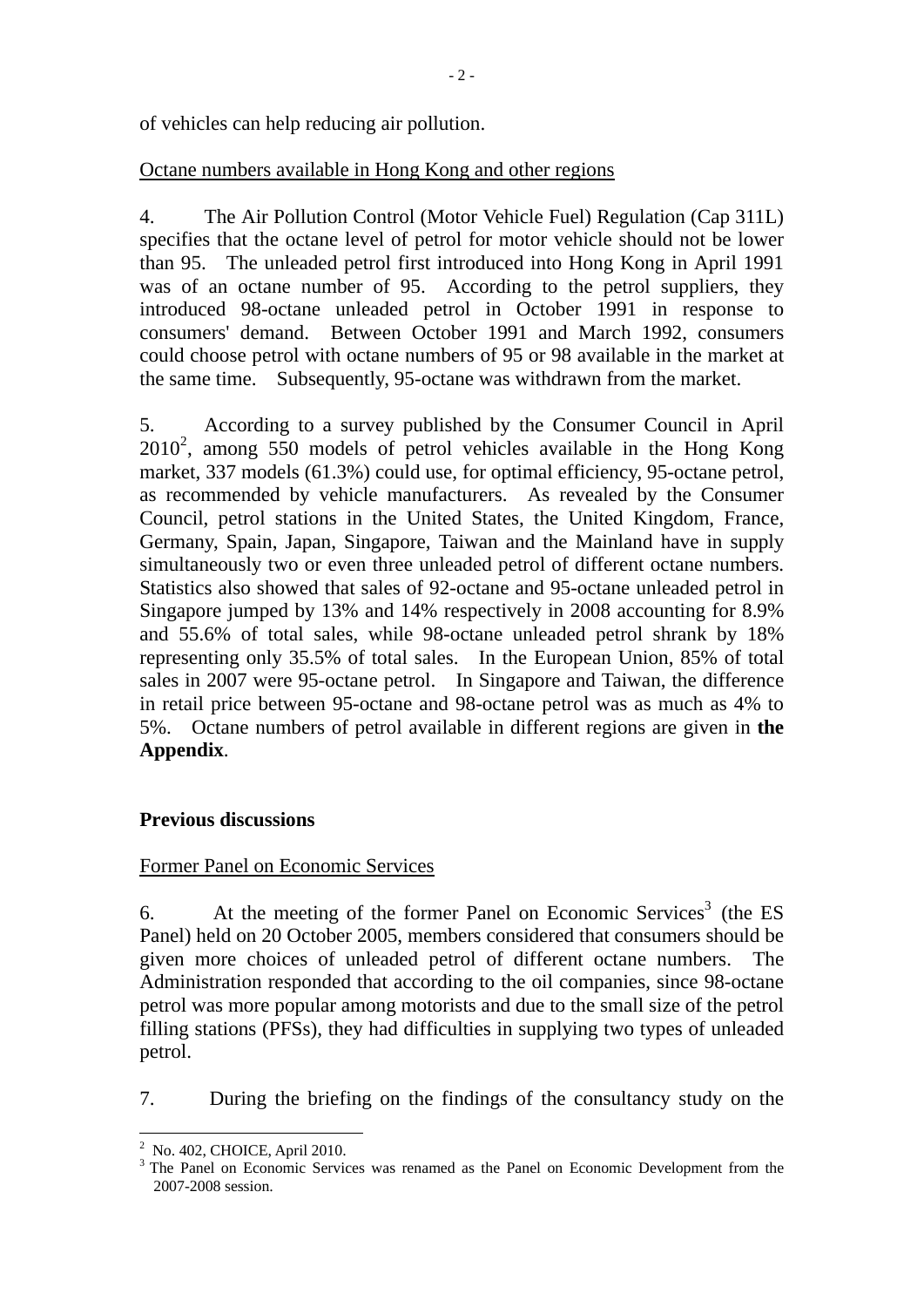Auto-fuel Retail Market at the meeting on 24 April 2006, the ES Panel noted that the cost difference between unleaded 98-octane and 95-octane petrol was approximately \$0.2/litre. Some members requested that a choice of different and cheaper petrol with lower octane numbers should be made available in the local market to benefit consumers. The Consultant highlighted the physical constraints of PFSs and the small scale of the Hong Kong market, which made it commercially not viable for importers and retailers to provide a wider choice of fuel types.

## Council meetings

8. At the meeting on 12 November 2008, the Council passed a motion with amendments on "Alleviating the burden of fuel costs on the public and relevant trades" which urged the Government to, inter alia, request the oil companies to re-introduce 95-octane petrol, so as to provide more choices for consumers and reduce their unnecessary burden. The Administration responded that owing to the small size of PFSs, it might not be possible to have various kinds of fuel products on sale at one and the same filling station.

9. At the Council meeting on 5 May 2010, when responding to a Member's question on offering petrol of lower octane numbers, the Administration referred to the consultancy report on the Auto-fuel Retail Market issued in 2006 which had explored the suggestion of supplying petrol with different octane numbers. Having considered the size of PFSs as well as the scale of the Hong Kong market, the report did not recommend requiring retailers to simultaneously provide petrol of two different octane numbers.

## **Latest development**

10. At the meeting of the Panel on Economic Development on 26 April 2010, some members expressed concern that vehicles owners had to pay for the more costly 98-octane petrol despite their vehicles could already attain optimal efficiency by using 95-octane petrol. The Panel agreed to invite the Administration and the oil companies to exchange views with members on the introduction of petrol of lower octane numbers at the meeting on 19 July 2010.

## **References**

Press release on "LCQ1 - Octane number of petrol" dated 1 March 2000 http://www.info.gov.hk/gia/general/200003/01/0301136.htm

Minutes of the Panel meeting on 20 October 2005 http://www.legco.gov.hk/yr05-06/english/panels/es/minutes/es051020.pdf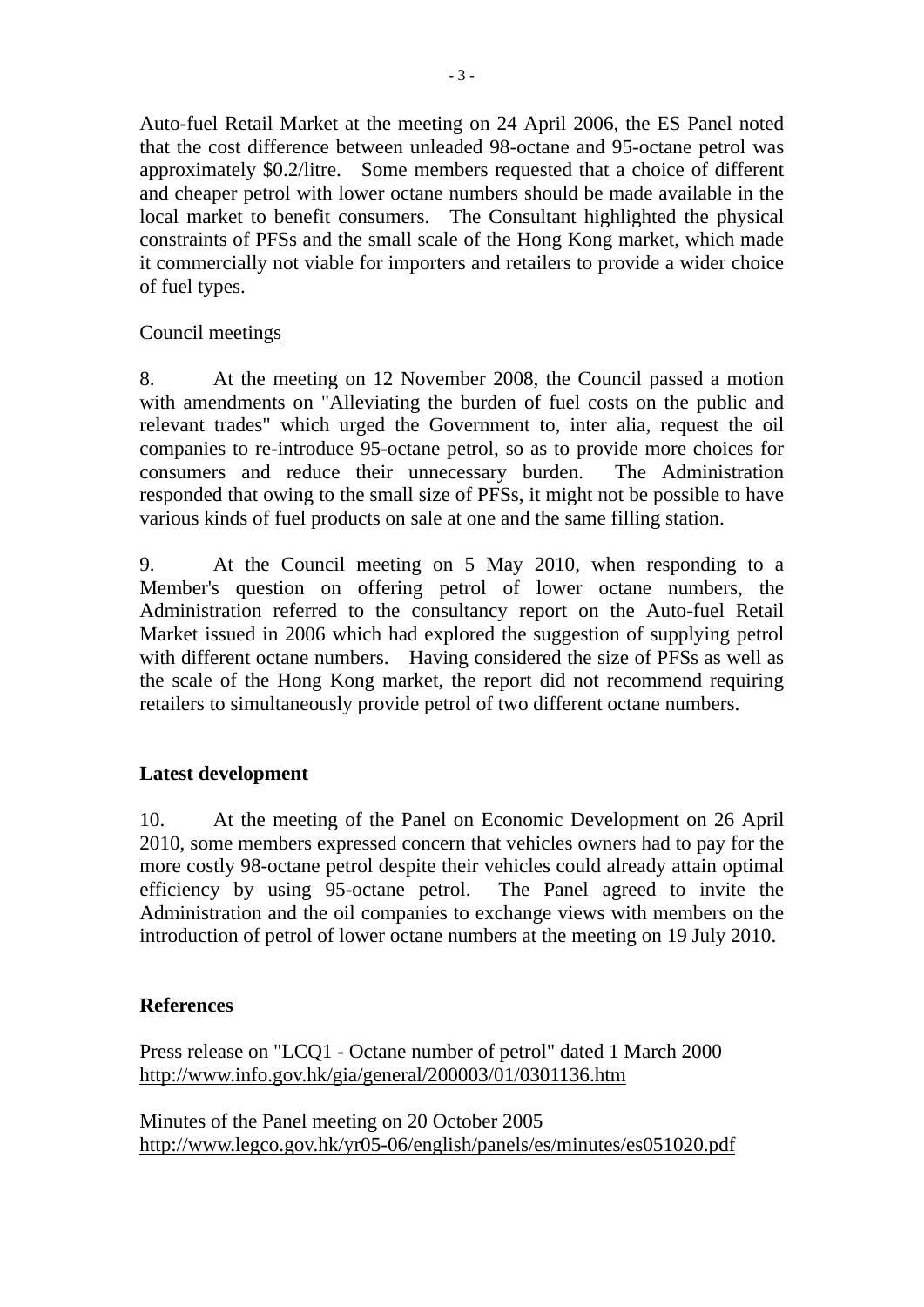Administration's paper on "Findings of a Consultancy Study on the Local Auto-fuel Retail Market" (LC Paper No. CB(1)1303/05-06(03)) http://www.legco.gov.hk/yr05-06/english/panels/es/papers/es0424cb1-1303-3e. pdf

Minutes of the Panel meeting on 24 April 2006 http://www.legco.gov.hk/yr05-06/english/panels/es/minutes/es060424.pdf

Motion on "Alleviating the burden of fuel costs on the public and relevant trades" at the Council meeting on 12 November 2008 http://www.legco.gov.hk/yr08-09/english/counmtg/motion/m\_papers/cm1112cb 3-122-e.pdf

Press release on call to introduce supply of 95-octane petrol in Hong Kong issued by Consumer Council on 15 April 2010 http://www.consumer.org.hk/website/ws\_en/news/press\_releases/p40201.html

Minutes of the Panel meeting on 26 April 2010 http://www.legco.gov.hk/yr09-10/english/panels/edev/minutes/edev20100426.pdf

Press release on "LCQ1 - Offering petrol of lower octane numbers" dated 5 May 2010 http://www.info.gov.hk/gia/general/201005/05/P201005050174.htm

Council Business Division 1 Legislative Council Secretariat 14 July 2010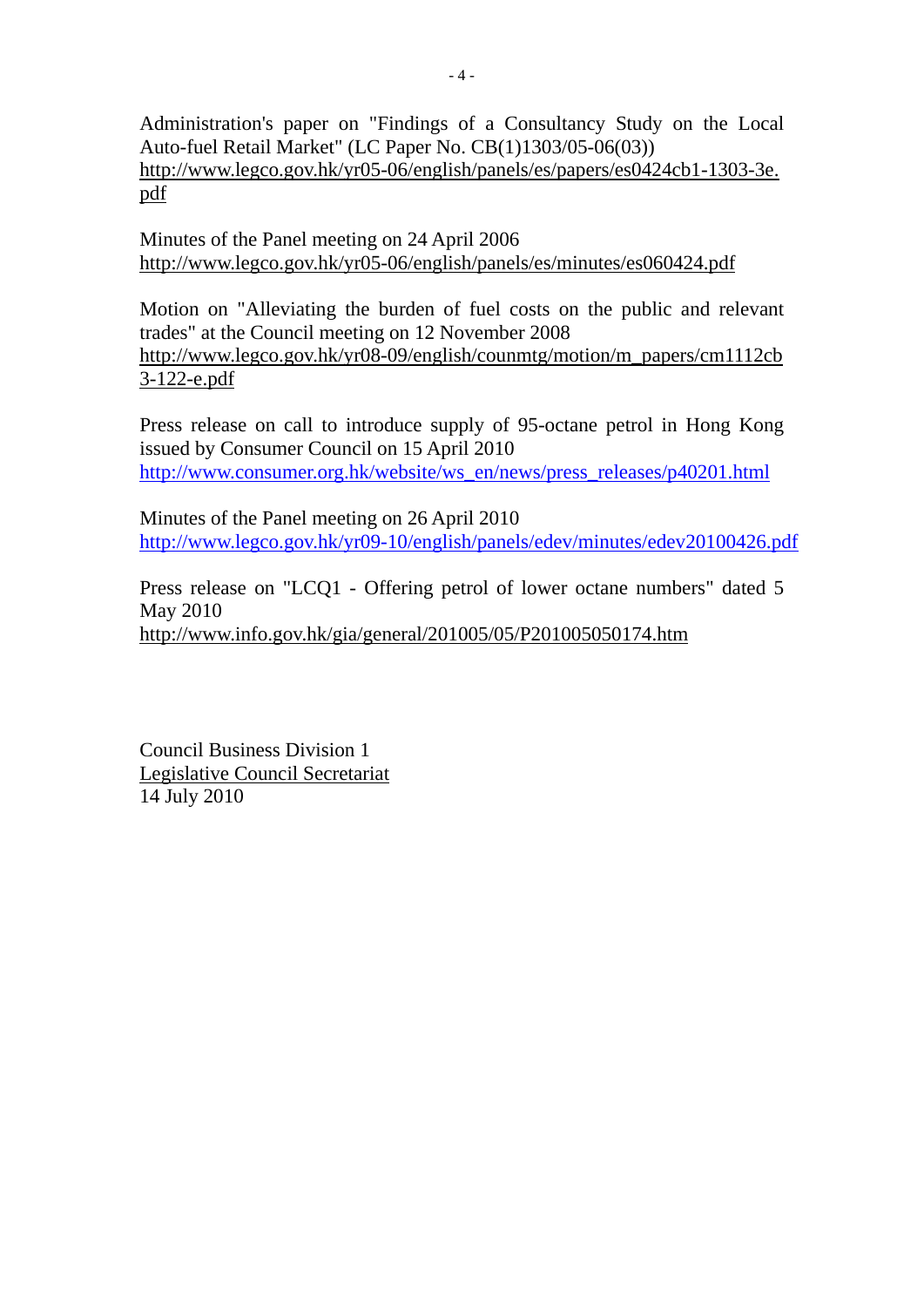# **Regional variations**

The selection of octane ratings available at the pump can vary greatly from region to region.

- Australia, "regular" unleaded fuel is 91 RON, "premium" unleaded with 95 RON is widely available, and 98 RON fuel is also reasonably common. Shell used to sell 100 RON petrol from a small number of service stations, most of which are located in capital cities (stopped in August 2008).
- Germany, "Normal" 91 RON, "Super" 95 RON and "Super Plus" 98 RON is practically available everywhere. Big suppliers like Shell or Aral offer 100 RON gasoline (Shell V-Power, Aral Ultimate) at almost every fuel station. "Normal" 91 RON is more and more disappearing, because lower production amounts make it more expensive than "Super" 95 RON, so it is often not offered any more.
- Hong Kong, only 98 RON and 99 RON are available in the market. There have been calls to re-introduced 95 RON, but the calls have been rejected by all petrol station chains, citing that 95 RON was phased out because of market forces.
- Italy, 95 RON is the only compulsory gasoline offered (verde), only few fuel stations (Agip, IP, IES, OMV) offer 98 RON as the premium type, many Shell and Tamoil stations close to the cities offer also V-Power Gasoline rated at 100 RON
- India India's Ordinary And Premium Petrols are of 89-91 RON. The premium petrols are generally ordinary fuels with additives, that do not really change the octane value. Two variants, "Speed 93" and "Speed 97" were launched, with RON values of 93 and 97, but Speed 97 was discontinued. India's vehicles usually have compression ratios under 10:1, thus enabling them to use lower quality petrols without engine knocking.<sup>[citation needed]</sup>
- Indonesia Indonesia's "Premium" petrol rated at 88 RON and being subsidized it cost only about US\$ 0.50/liter. Other options are "Pertamax" rated at 92 RON and the "Pertamax Plus" rated at RON 95, which is the highest octane available for automotive gasoline in Indonesia.
- Malaysia, the "regular" unleaded fuel is 95 RON, "premium" fuel is rated at 97 RON(but for Shell 97 RON is V-Power), and Shell's V-Power Racing is rated at 99 RON.
- Netherlands; 95 RON "Euro" and 98 RON "Super" are sold at practically every station. Shell V-Power is a 97 RON (labelled as 95 due to the legalities of only using 95 or 98 labelling), whereas in neighbouring Germany Shell V-Power consists of the regular 100 RON fuel.